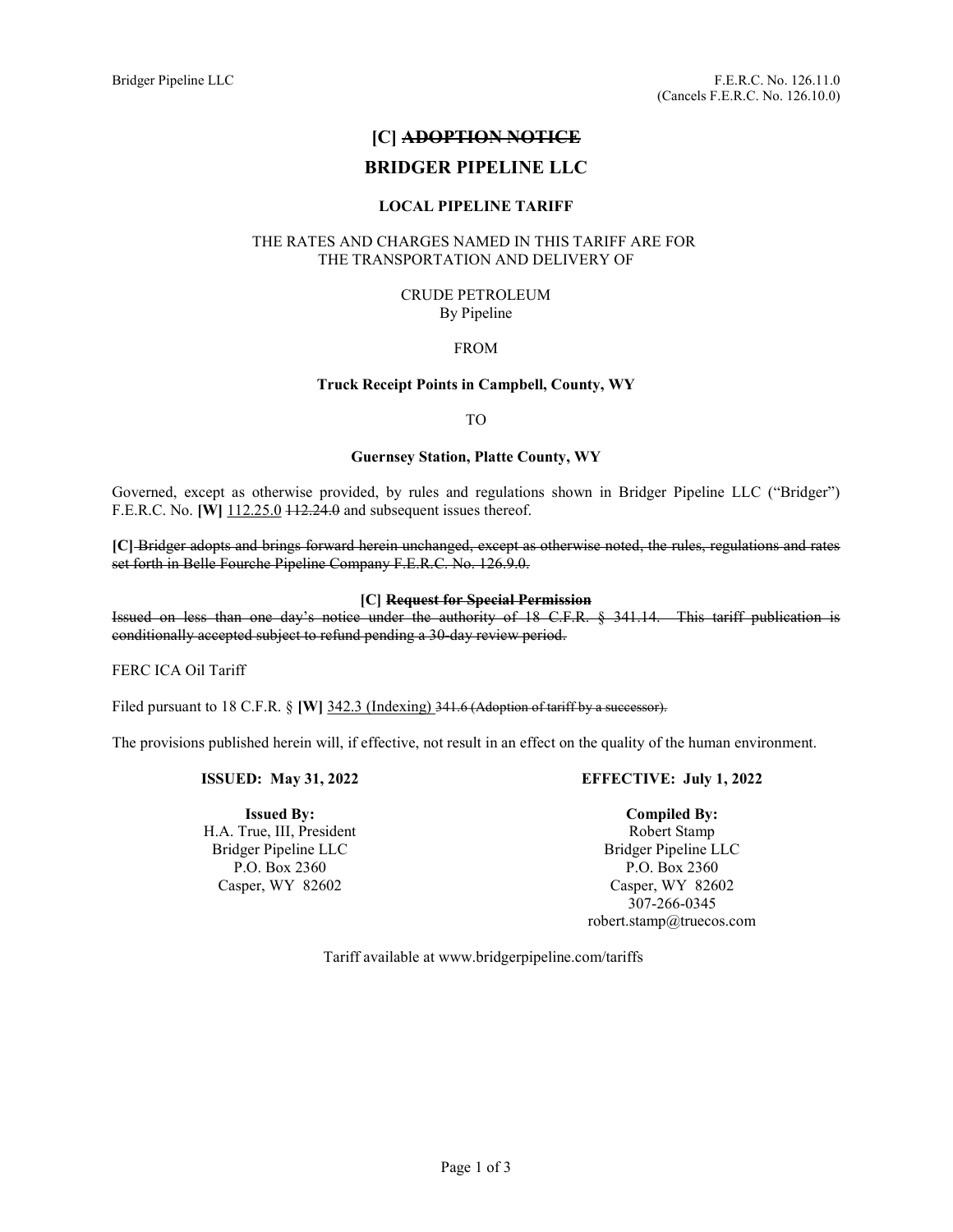## LIST OF POINTS FROM AND TO WHICH RATES APPLY

#### Table 1 – Combined Movements

| From                                                                       | To                                                           | <b>Base Rate</b> | Tier 1<br><b>Incentive Rate</b><br>[Note $1$ ] | Tier 2<br><b>Incentive Rate</b><br>[Note $2$ ] |
|----------------------------------------------------------------------------|--------------------------------------------------------------|------------------|------------------------------------------------|------------------------------------------------|
| Hwy 59 and, North<br>House Creek Truck<br>Stations, Campbell<br>County, WY | Bridger Guernsey<br>HUB, Platte County,<br>WY<br>[Note $3$ ] | $[I]$ 118.58     | $[I]$ 83.17                                    | $\Pi$ 94.26                                    |
| Savageton Truck<br>Station, Campbell<br>County, WY                         |                                                              | $[I]$ 169.43     |                                                | --                                             |

Rates in cents per Barrel of 42 U.S. gallons

#### Table 2 - Local Movements

| From                                                | Tо                                                                  | <b>Base Rate</b> |
|-----------------------------------------------------|---------------------------------------------------------------------|------------------|
| Triangle U Truck<br>Station, Campbell<br>County, WY | <b>Bridger Guernsey</b><br>HUB, Platte County,<br>WY<br>[Note $3$ ] | $[I]$ 169.43     |

APPLICATION OF RATE: The rate named herein applies only on shipments of commodity named herein, from points named herein, to destinations named herein, for interstate transportation beyond.

#### COMBINED ROUTING APPLICABLE TO TABLE 1:

The movements published in Table 1 represent a combination of multiple local movements published in individual Bridger tariffs. The specific Bridger local tariffs and routing that comprise the movements specified in Table 1 are set forth below.

Bridger Pipeline LLC – Hwy 59, North House Creek and Savageton Truck Stations, Campbell County, WY for further delivery to Bridger Pipeline in Campbell County, WY (Bridger F.E.R.C. No. [W] 32.15.0 32.13.0) connecting to:

Bridger Pipeline in Campbell County, WY for further delivery to Guernsey Station, Platte County, WY (Bridger F.E.R.C. No. [W] 115.35.0 115.32.0).

Note 1: The Tier 1 incentive rate set forth in Table 1 above will apply to movements from the indicated origin point to the indicated destination point by Shippers that qualify for the Tier 1 volume incentive program set forth in Note 7 of F.E.R.C. No. [W] 115.35.0 115.32.0 or subsequent reissues thereof.